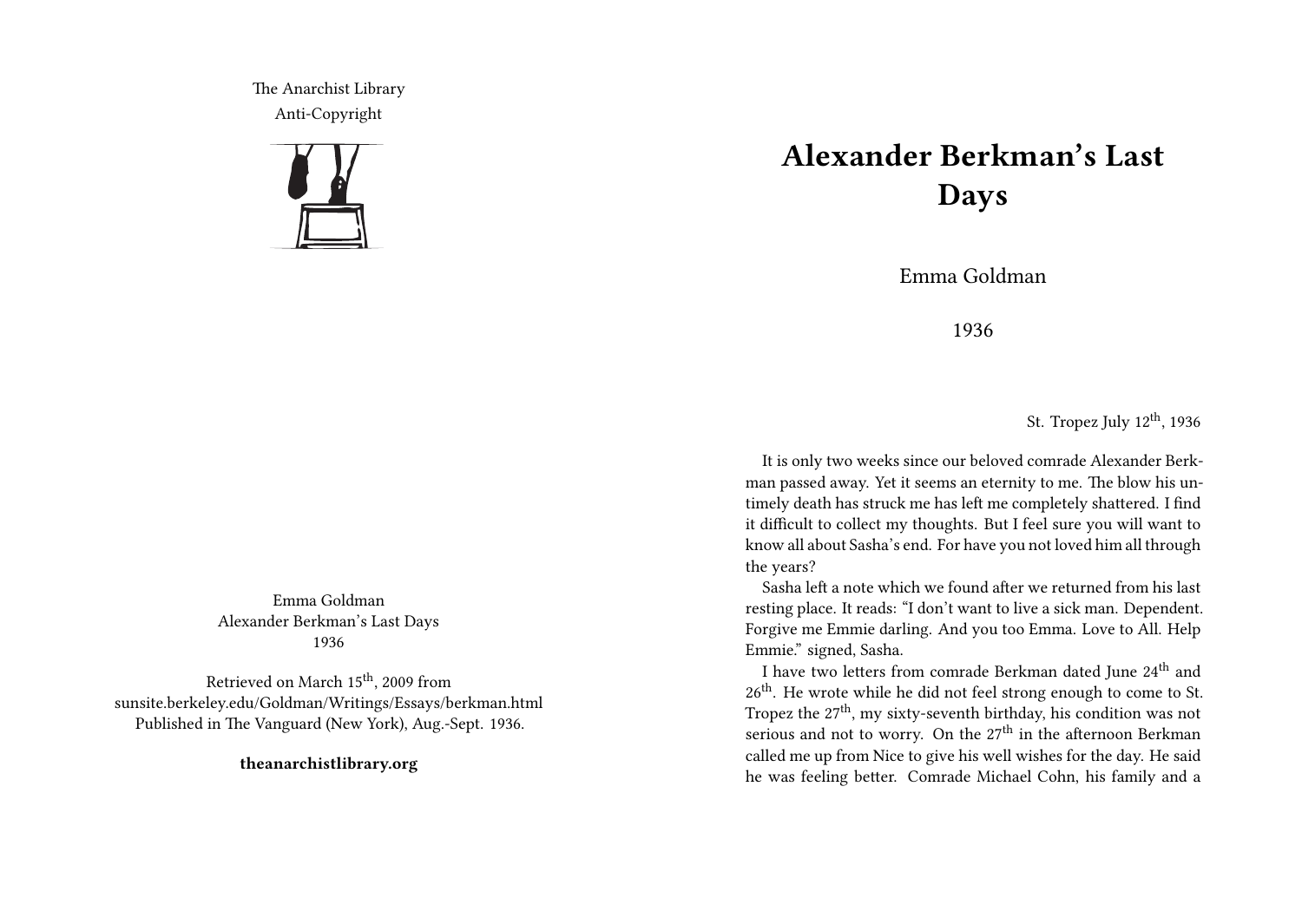very devoted English friend were with me. And my thoughts were far away from any danger to my own old pal. At 2 A. M. Sunday, just two weeks ago I was awakened by a telephone call from Nice to come at once. I knew at once that our comrade was at the end. But not what kind of an end.

On arriving in Sasha's apartment we found Emmie, his companion for fourteen years, in a collapse hardly able to tell us what had happened. We finally learned that Sasha had suffered a violent relapse and while Emmie was trying desperately to get a doctor Sasha had shot himself in the chest. This Emmie learned only after Sasha had been rushed to a hospital and she had been dragged off by the police as having killed Sasha. So great was the fortitude of our brave comrade that he did not let Emmie know he had ended his life. Actually she found him in bed covered up with blankets so she should not notice his wound. Getting a doctor in a small town in France is another indication of the backwardness of the country. It took Emmie several hours before the miserable man arrived. He came too late. But when he found the revolver he notified the police and the hospital, and Sasha was taken away in an ambulance.

We rushed to the hospital. We found Sasha fully conscious but in terrific pain so that he could not speak. He did, however, fully recognize us. Michael Cohn and I remained with him until the early afternoon. When we returned at four o'clock Sasha was in a coma. He no longer knew us. And I hope fervently he no longer felt his pain. I stayed with him until 8.30 P. M. planning to return at 11 and remain with him for the night. But we were notified that he died at 10 o'clock Sunday, June 28<sup>th</sup>.

Comrade Berkman had always maintained that if ever he should be stricken with suffering beyond endurance he will go out of life by his own hand. Perhaps he might not have done it on the fatal evening of the 28<sup>th</sup> had I or anyone else of our friends been near to help him. But Emmie was desperately trying to get a doctor. And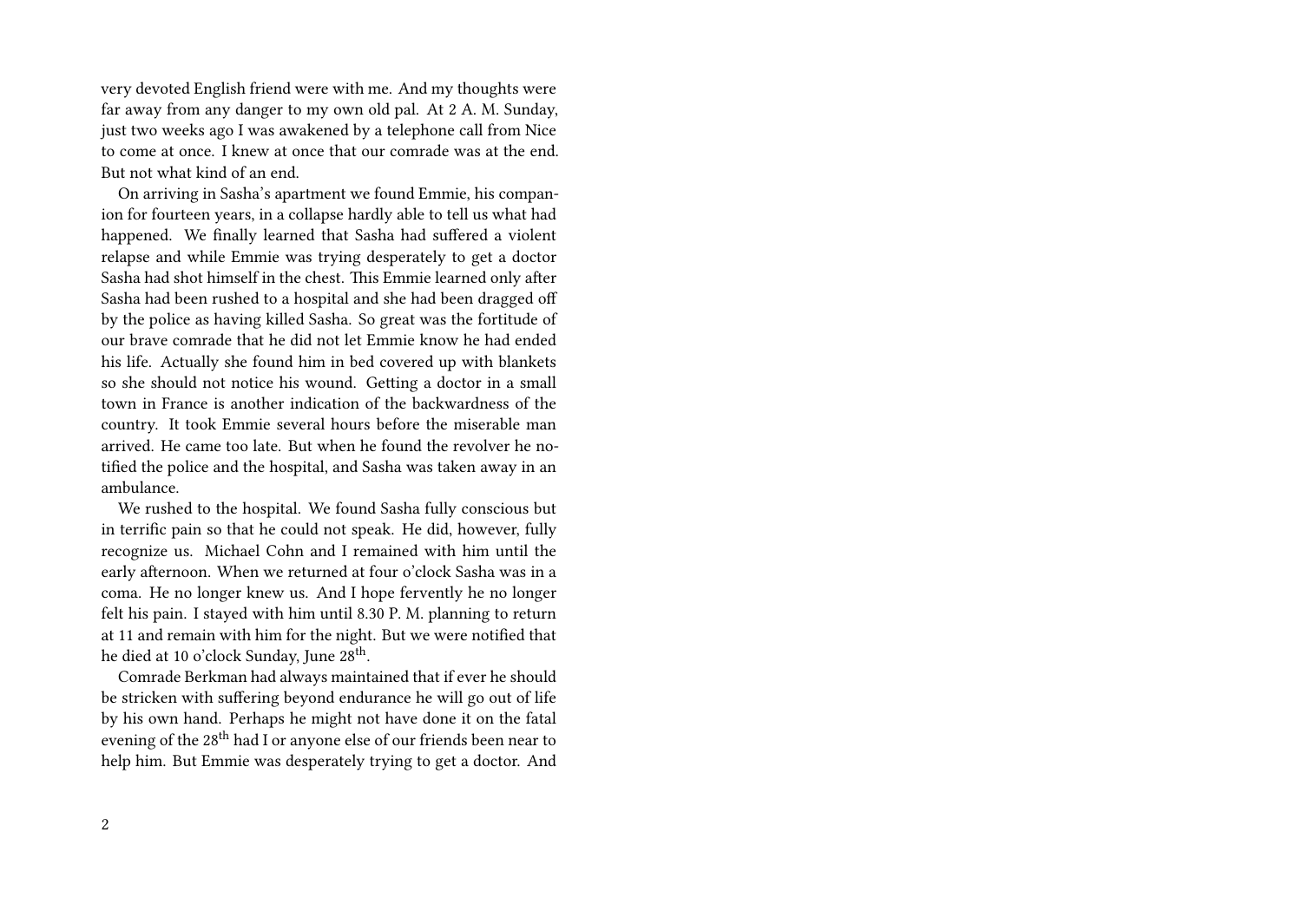there was no one near she could have left with Sasha. She most likely did not even realize the gravity of the moment.

It had always been our comrade's wish to be cremated. This was also my wish and Emmie's. But there is no crematorium in Nice. The next place was Marseilles. And the cost I was told 8000 francs. Sasha left the "munificent" sum of \$80 which the very government, that had hounded him from pillar to post, blocked as soon as Sasha's death became known. No one could get it. I myself have not been blessed with worldly goods, certainly not since I am living in exile. I could therefore, not carry out the cherished wish of my old pal and comrade. In point of fact he would have been opposed to such a thing as spending 8000 francs for cremation. He would have said "the living need this money more than the dead." But it is so characteristic of our damnable system to fleece the living as well as the dead. No one will ever know the humiliation and suffering our comrade went through in France. Four times expelled. Then granted a pittance of three months. Then six months. And irony of ironies just two weeks before the end he was given an extension of a year. Just when he might have enjoyed some peace Alexander Berkman was too harassed by pain and too spent from his operations to live.

Death had robbed me of the chance to be with my life-long friend until he breathed his last. But it could not prevent me from a few precious moments with him alone in the Dead House, moments of serene peace, and silence in contemplation of our friendship that had never wavered, our struggle and work for the ideal for which Sasha had suffered so much and to which he had dedicated his whole life. These moments will remain for me until I myself will breathe the last. And these moments in the House of the Dead will spur me on to continue the work Sasha and I had begun August 15, 1889.

I know how you all feel about our wonderful Sasha. The many cables, wires and letters I have already received are proof of your